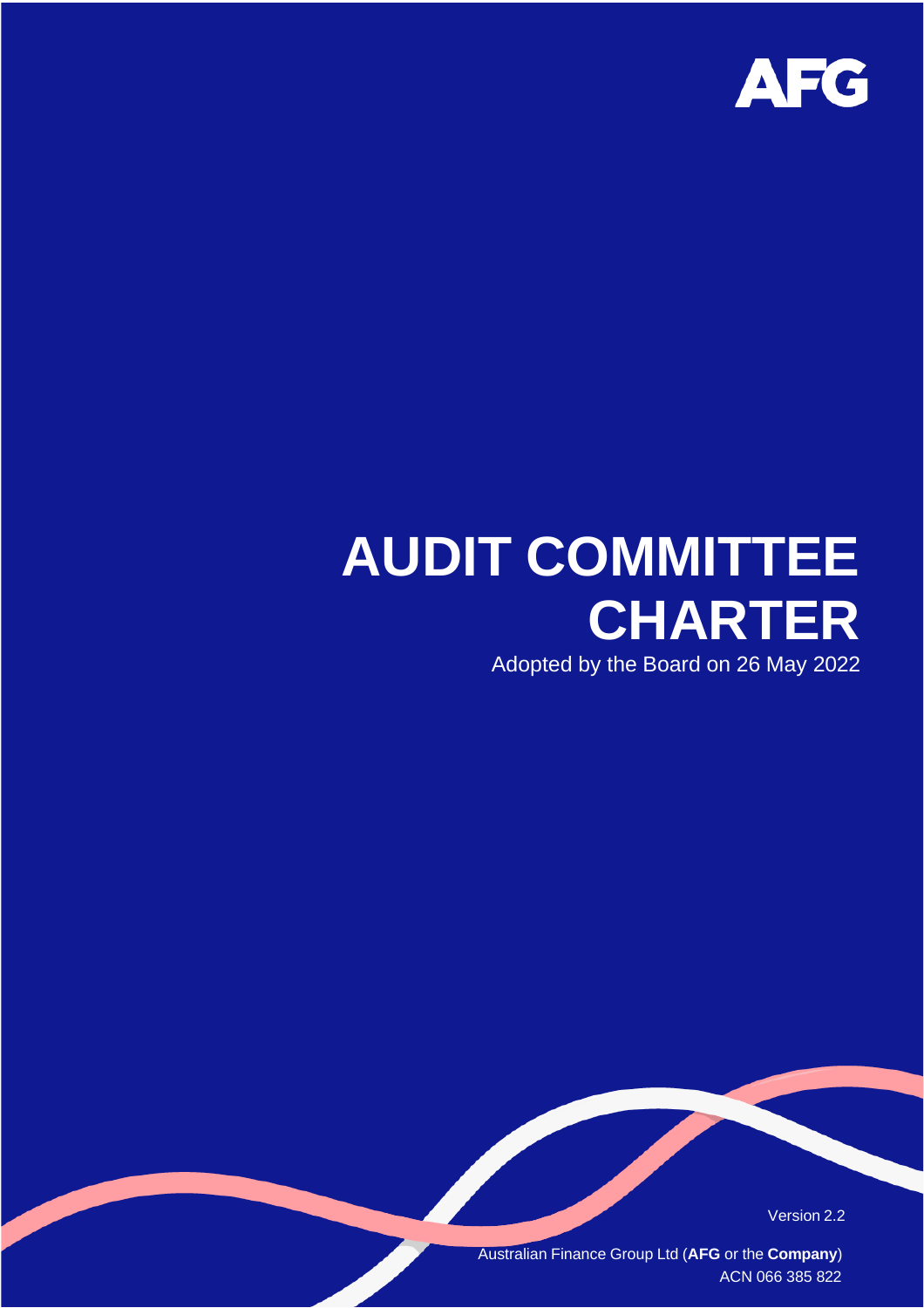Version 2.2



# **1. Introduction**

The Audit Committee is a committee of the Board of directors of the Company.

This charter sets out the scope of the Audit Committee's responsibilities in relation to the Company.

# **2. Membership of the Audit Committee**

The Audit Committee must consist of:

- only non executive directors;
- a majority of independent directors;
- an independent chair, who is not chair of the Board; and
- a minimum of 3 members of the Board.

The Board may appoint additional non executive directors to the Audit Committee or remove and replace members of the Audit Committee by resolution. Members may withdraw from membership by written notification to the Board.

All directors of the Company, and the Company's external auditors, have a standing invitation to attend meetings of the Audit Committee. Other non committee members, including members of management, may attend meetings of the Audit Committee at the invitation of the Audit Committee chair.

It is intended that the members of the Audit Committee between them should have the accounting and financial expertise, the necessary technical knowledge and a sufficient understanding of the industry in which the Company operates, to be able to discharge the Audit Committee's mandate effectively.

The Company Secretary, or his or her delegate, must attend all Audit Committee meetings as minute secretary.

#### **3. Administrative matters**

#### **3.1. Meetings**

The Audit Committee will meet as often as the Audit Committee members deem necessary in order to fulfil their role. However, it is intended that the Audit Committee will normally meet at least 3 times a year.

#### **3.2. Quorum**

The quorum is at least 2 Audit Committee members.

#### **3.3. Convening and notice of meeting**

Any member may, and the Company Secretary must upon request from any member, convene a meeting of the Audit Committee. Notice will be given to every member of the Audit Committee, of every meeting of the Audit Committee. There is no minimum notice period and acknowledgement of receipt of notice by all members is not required before the meeting may be validly held.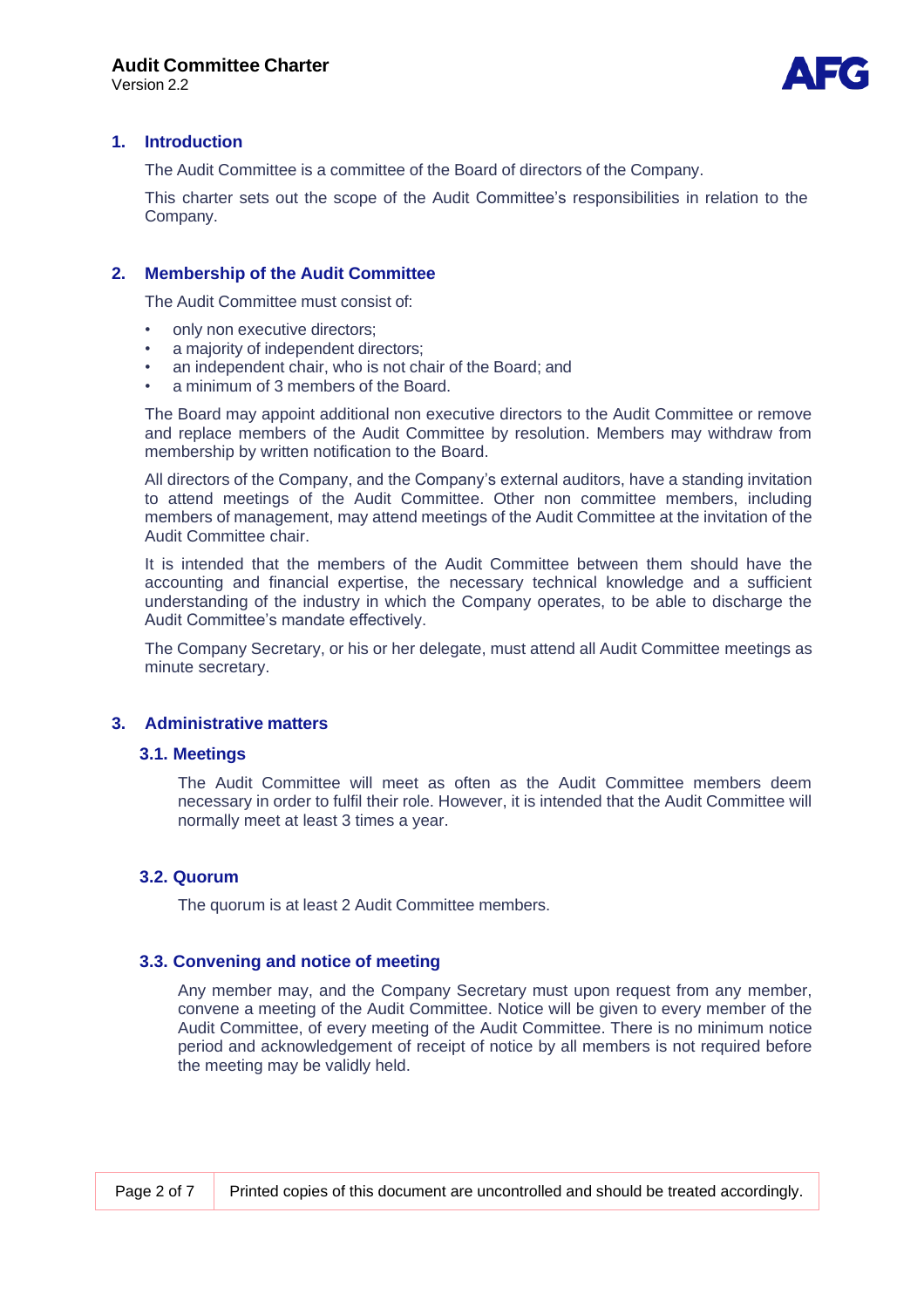

# **3.4. Chair**

In the absence of the Audit Committee chair, the Audit Committee members must elect one of their number as chair for that meeting. The Audit Committee chair has a casting vote.

# **3.5. Rights of access and authority**

The Audit Committee has rights of access to management and to auditors without management present, and rights to seek explanations and additional information from both management and auditors.

The Audit Committee may seek the advice of the Company's auditors, solicitors or other independent advisers (including consultants or specialists) as to any matter pertaining to the powers or duties of the Audit Committee or the responsibilities of the Audit Committee, as the Audit Committee may require.

# **3.6. Minutes**

Minutes of meetings of the Audit Committee must be kept by the Company Secretary (or his or her delegate) and, after approval by the Audit Committee chair, be presented at the next Board meeting. All minutes of the Audit Committee must be entered into a minute book maintained for that purpose and be open at all times for inspection by any director.

# **3.7. Reporting**

It is intended that a report of the actions of the Audit Committee and a copy of the minutes of the Audit Committee meeting or both will be included in the Board papers for the Board meeting next following a meeting of the Audit Committee.

The Audit Committee chair will, if requested, provide a brief oral report as to any material matters arising out of the Audit Committee meeting. All directors may, within the Board meeting, request information of members of the Audit Committee.

#### **4. Role and Responsibilities**

#### **4.1. Overview**

The Audit Committee's key responsibilities and functions are to:

- a) oversee the Company's relationship with the external auditor and the external audit function generally;
- b) oversee the preparation of the financial statements and reports;
- c) oversee the Company's financial controls and systems;
- d) oversee the Company's tax risk management and tax control framework;
- e) review and approve for recommendation to the Board any ASX releases that relate to financial statements; and
- f) ensure external auditors have reviewed any ASX releases than relate to financial statements.

| Page 3 of 7 | Printed copies of this document are uncontrolled and should be treated accordingly. |
|-------------|-------------------------------------------------------------------------------------|
|-------------|-------------------------------------------------------------------------------------|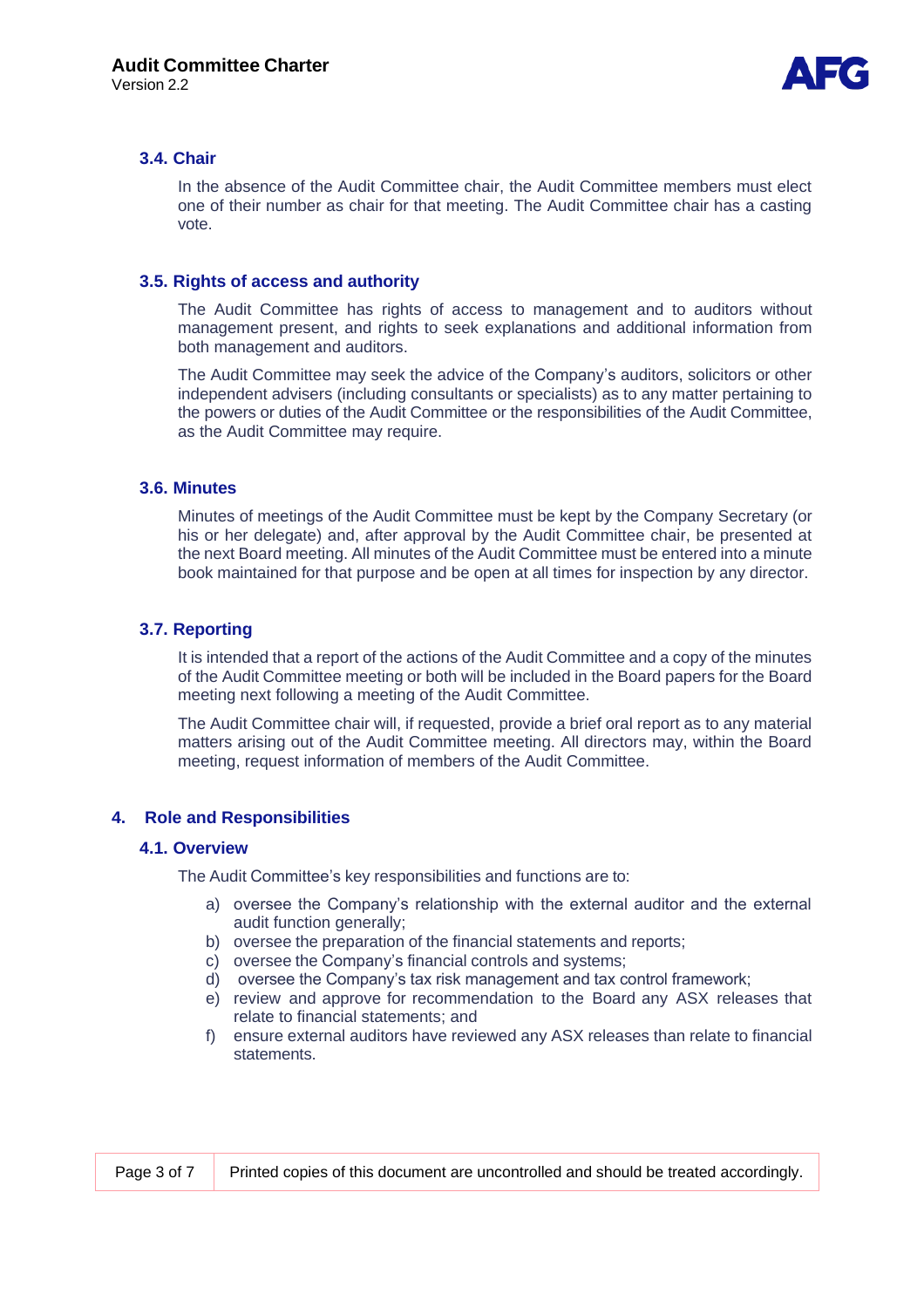Version 2.2



# **4.2. Audit**

The Audit Committee's primary roles in relation to audit are to review and make recommendations to the Board in relation to:

- the reporting of financial information;
- the appropriate application and amendment of accounting policies; and
- the appointment, independence and remuneration of the external auditor.

The Audit Committee also provides a link between the external auditors, the Board and management of the Company.

In discharging these roles, the Audit Committee will:

- a) Review the Company's corporate and financial reporting and disclosure processes and make recommendations to the Board in relation to the adequacy of those processes.
- b) Review the Company's half-yearly and annual financial statements for accuracy, for adherence to accounting standards and policies, and to confirm they reflect the understanding of the Audit Committee members of, and otherwise provide a true and fair view of, the financial position and performance of the Company, as a basis for recommendation to and adoption by the Board.
- c) Receive and review from the Company's Chief Executive Officer and Chief Financial Officer, a declaration that, in their opinion, the financial records of the entity have been properly maintained and that the Company's half-yearly and annual financial statements (as applicable) comply with the appropriate accounting standards and give a true and fair view of the financial position and performance of the Company and that the opinion has been formed on the basis of a sound system of risk management and internal control which is operating effectively.
- d) Receive and review information from the external auditor that may affect the quality of financial reports (for example, actual and potential material audit adjustments, financial report disclosures, non-compliance with laws and regulations, and internal control issues).
- e) Review and make recommendations to the Board in relation to the adoption of the half-yearly and annual financial statements and the appropriateness of the accounting policies, judgements and choices adopted by management in preparing the Company's financial statements.
- f) Establish procedures for the receipt, retention and treatment of complaints received by the Company regarding accounting, internal accounting controls and auditing matters, and procedures for the confidential, anonymous submission of concerns by employees regarding accounting and auditing matters.
- g) Establish and monitor procedures designed to verify the existence, adequacy and effectiveness of accounting and financial systems and other systems of internal control which relate to financial risk management.
- h) Review and make recommendations to the Board in relation to the scope and adequacy of the external audit.
- i) Review the effectiveness of the annual audit, placing emphasis on areas where the Audit Committee or the external auditors believe special attention is necessary.
- j) Review the performance, independence and objectivity of the external auditors.
- k) Review the procedures for selection and appointment of the external auditors and for the rotation of external audit engagement partners.
- l) Review and approve the appointment, compensation, the terms of engagement and other contractual terms of the external auditors for audit and non-audit work.

| Page 4 of 7 | Printed copies of this document are uncontrolled and should be treated accordingly. |
|-------------|-------------------------------------------------------------------------------------|
|-------------|-------------------------------------------------------------------------------------|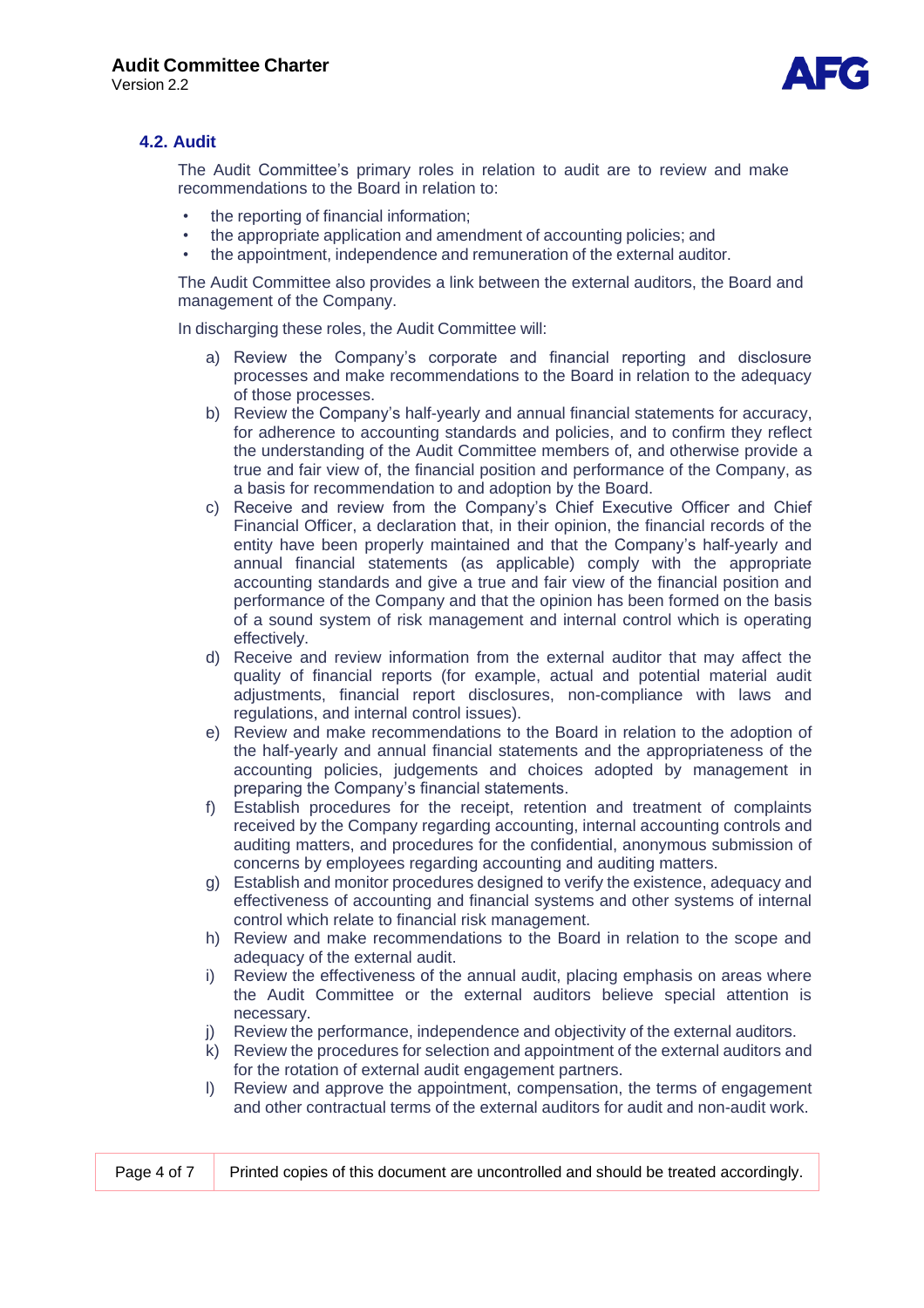

- m) Develop and oversee the implementation of the Company's policy on the engagement of the external auditor to supply non audit services and monitor compliance with that policy.
- n) Review the requirement for an internal audit function and make recommendations to the Board regarding the establishment of this function. Approve and monitor the application of additional internal resources or special external auditing services to perform the internal audit function as required.
- o) Provide advice to the Board as to whether the Audit Committee is satisfied that the provision of non audit services is compatible with the general standard of independence, and an explanation of why those non audit services do not compromise audit independence, in order for the Board to be in a position to make the statements required by the *Corporations Act 2001 (Cth)* to be included in the Company's annual report.

# **5. Relationship with the external auditor**

The Audit Committee provides a link between the external auditor and the Board and has the responsibility and authority for the appointment and removal of the external auditor and to review the terms of its engagement.

The Audit Committee is responsible for overseeing the Company's external audit policy, a copy of which is attached as Attachment 1.

# **6. Relationship with the internal auditor**

If an internal audit function is established, the Audit Committee will provide a link between the internal audit function and the Board. The head of the internal audit function will be suitably qualified and have a direct reporting line to the Audit Committee and, therefore, to the Board to bring the requisite degree of skill, independence and objectivity to the role.

If an internal audit function is established, the Audit Committee will have the responsibility of:

- a) reviewing the internal auditor's objectives, competence and resourcing (including determining whether the internal audit function is to be provided by an internal or external party provider);
- b) monitoring the independence of the internal audit programs from the external auditors and management;
- c) overseeing that an appropriate program of internal audit activity is conducted each financial year;
- d) reviewing and monitoring the progress of an internal audit and work program (without the presence of management);
- e) overseeing the coordination of the internal and external audit;
- f) evaluating and critiquing management's responsiveness to internal auditor's finding and recommendations; and
- g) reviewing and approving the appointment and dismissal of the head of internal audit.

If the Company does not have an internal audit function, the Audit Committee will review periodically whether there is a need for such a function.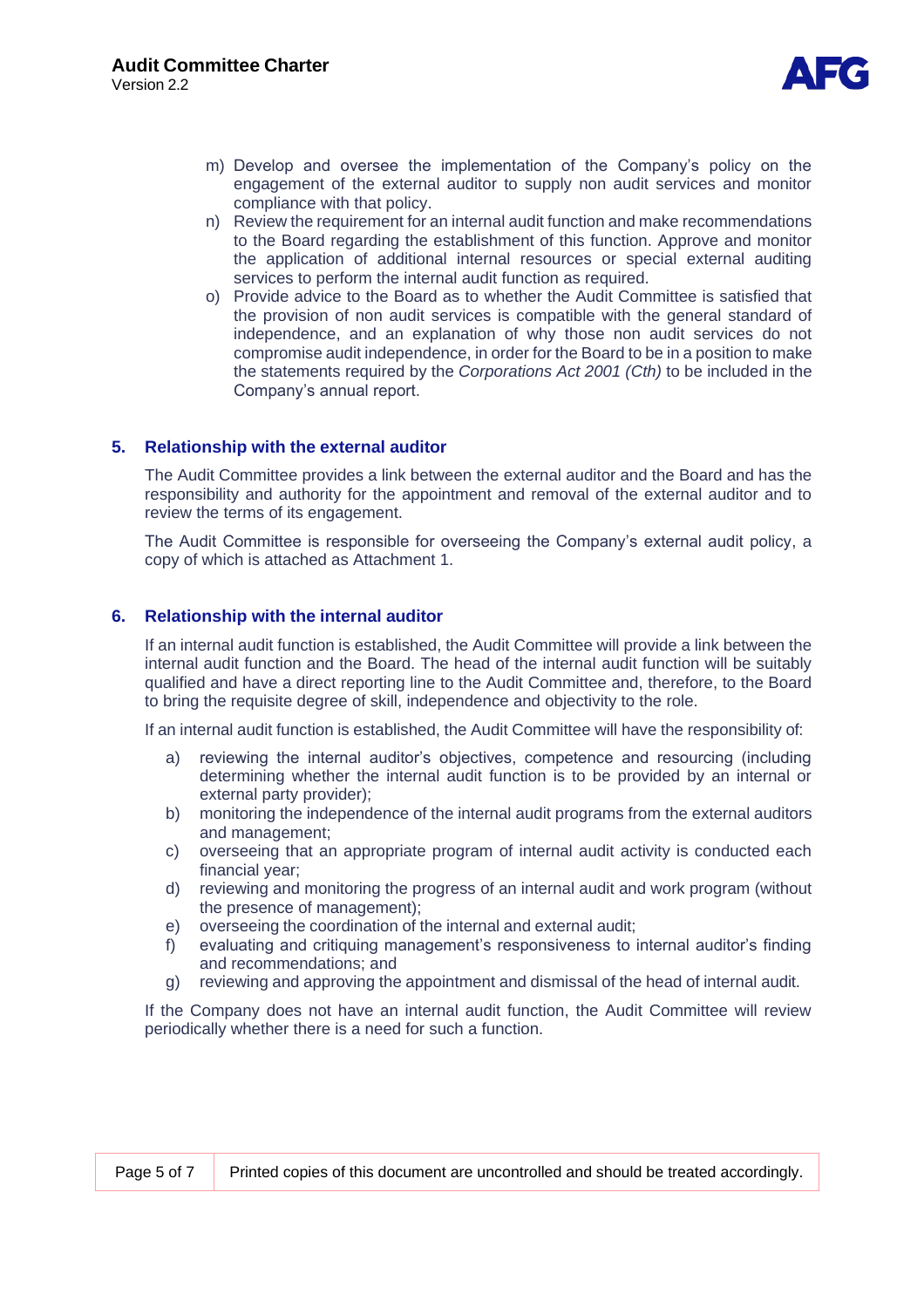

# **7. Review**

The Board will review the membership of the Audit Committee and this charter at least every two years to determine its adequacy for current circumstances and the Audit Committee may make recommendations to the Board in relation to the Audit Committee's membership, responsibilities, functions or otherwise.

# **8. Charter History**

| 1 May 2015        | Charter adopted.                                       |
|-------------------|--------------------------------------------------------|
| 25 May 2017       | Charter reviewed and amended and adopted by the Board. |
| 24 May 2018       | Charter reviewed and approved.                         |
| 24 September 2020 | Charter reviewed and amended and adopted by the Board. |
| 26 May 2022       | Charter reviewed and amended and adopted by the Board. |